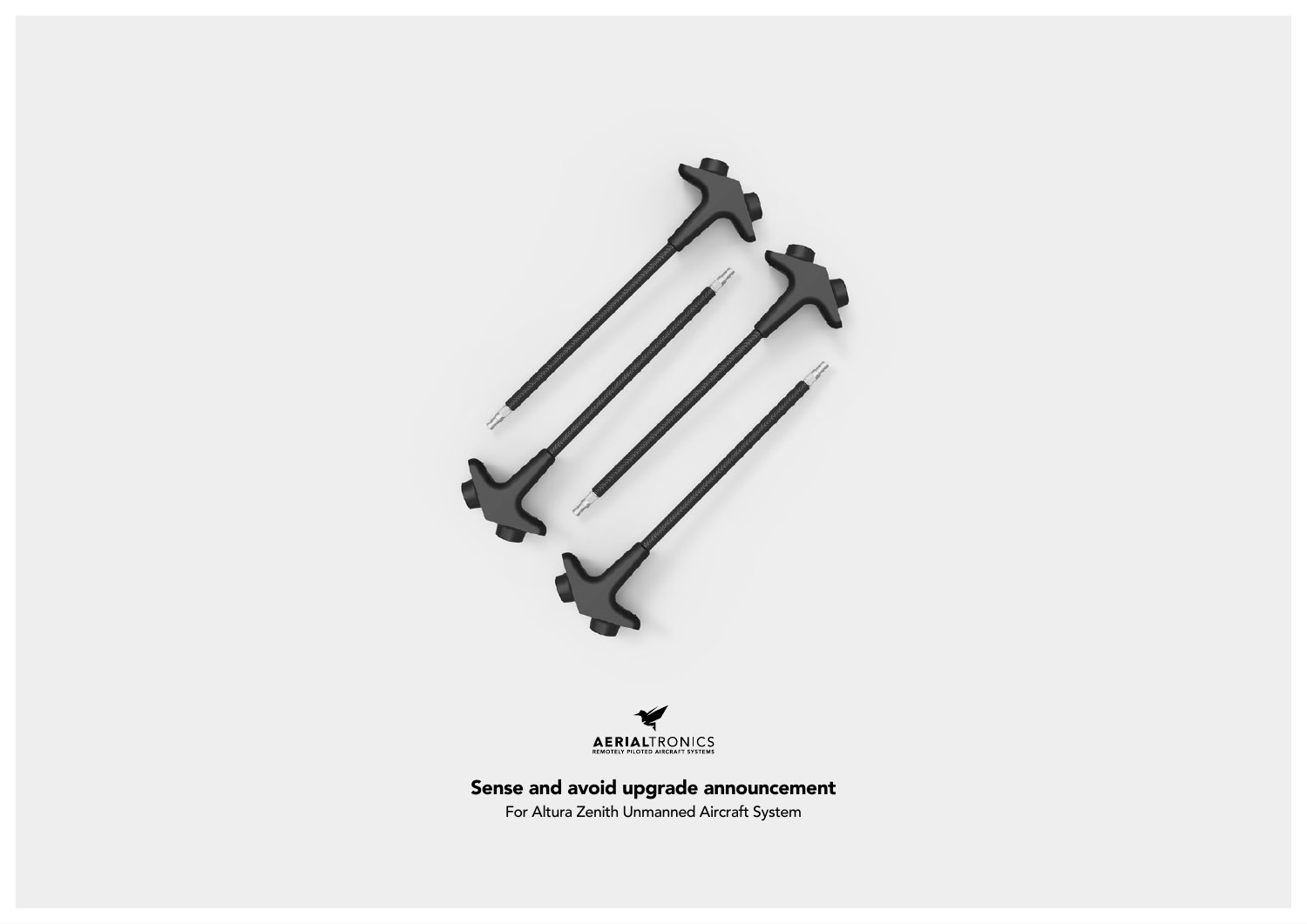## Sense and avoid

Approach your point of interest with ease.

## Plug, sense and avoid Modular functionality, on demand.

#### Plug-and-play access for sense and avoid

Add sense and avoid functionality when you need it. It's modular and allows the user to connect the sense and avoid sensor modules within seconds.

This innovative sense and avoid solution improves safety during the inspection of telecommunication towers, utility poles and oil rigs, particularly in windy conditions.

The onboard ultrasonic technology helps the pilot to keep a safe distance from obstacles and increases the safety of their inspection. The sense and avoid solution comes as four plug-and-play sensor extensions which are simple to install.

To speed things up and fly safely during the inspection of any structure, the Altura Zenith can be flown to within a pre-defined safe distance from any object it detects.

## Adjustable for every mission No matter what the application



This 'adjustable safe zone' enables users to approach the building and collect data with any Altura Zenith compatible data sensor as close as two metres from the object.

Aerialtronics' sense and avoid solution detects both static and moving objects up to 15 metres away and the four sensors mean the Altura Zenith can locate

when flying close to the object. It decreases the risk of collision, especially when working further from the inspection target where the pilot sees no depth between the aircraft and the object.

## 2 Sensor surround Detect static and moving objects

## Fly safely Set pre-defined safety zone

No matter what the application is, you can pre-define a safe distance from the Altura Zenith UAS to any object and modify the retraction or distance keeping behaviour by selecting different modes in any weather conditions.

Sense and avoid will ultimately enhance the ease of use and increase the safety of your flight.

### Precise measurements

Powered by ultrasonic technology



The ultrasonic technology works by emitting a sound and measuring the time it takes for the first echo to return, allowing closer examination with the drone.

The sense and avoid solution will become available in two packages, 180° front coverage and 360° full aircraft coverage.

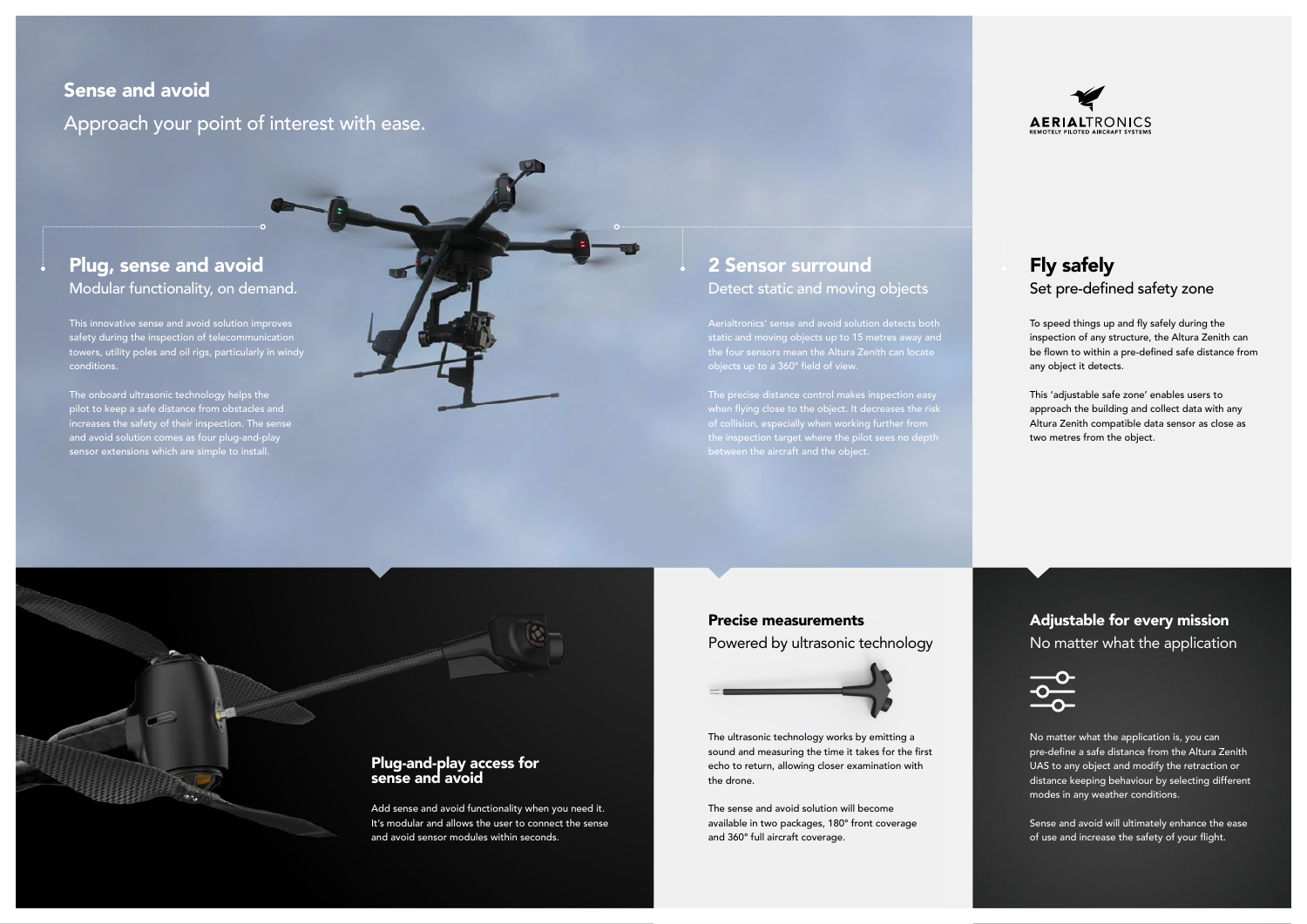## Sense and avoid

Approach your point of interest with ease. Stay clear of objects.



POINT OF INTEREST

 $\overline{O}$ 

ADJUSTABLE

 $\dot{\mathbf{O}}$ 

 $\mathbf O$